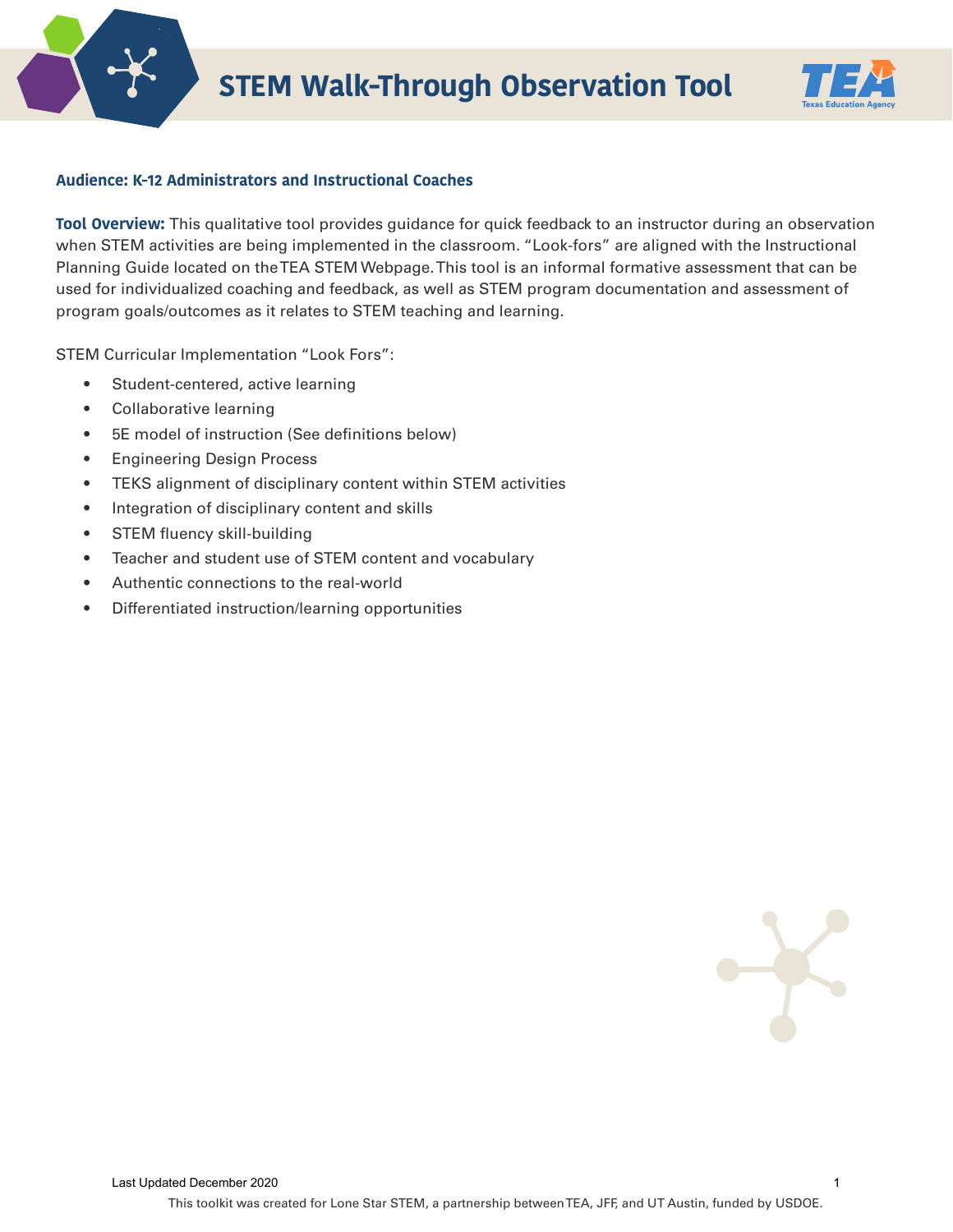

## **STEM Walk-Through Observation Form**

| Teacher                                                                                                                                                                                                                                                                |                                                                                                                                                                                                                                                                                                                                                                   |   |                                                                                | Subject/Course |                                                     |      |                                             |  |
|------------------------------------------------------------------------------------------------------------------------------------------------------------------------------------------------------------------------------------------------------------------------|-------------------------------------------------------------------------------------------------------------------------------------------------------------------------------------------------------------------------------------------------------------------------------------------------------------------------------------------------------------------|---|--------------------------------------------------------------------------------|----------------|-----------------------------------------------------|------|---------------------------------------------|--|
| # of Students                                                                                                                                                                                                                                                          |                                                                                                                                                                                                                                                                                                                                                                   |   |                                                                                | Date           |                                                     | Time |                                             |  |
| How are the students demonstrating active learning?<br>Specific behaviors might include but are not limited to speaking, listening, sketching, comparing, observing,<br>recording, manipulating, predicting, discussing, planning, testing, organizing, building, etc. |                                                                                                                                                                                                                                                                                                                                                                   |   |                                                                                |                |                                                     |      |                                             |  |
| Ш                                                                                                                                                                                                                                                                      | <b>Verbal Discussion</b>                                                                                                                                                                                                                                                                                                                                          | ш | Writing                                                                        | ⊔              | Hands-On Activity                                   | ш    | Designing/Creating                          |  |
| $\Box$                                                                                                                                                                                                                                                                 | Presentation                                                                                                                                                                                                                                                                                                                                                      |   | Other                                                                          |                |                                                     |      |                                             |  |
| <b>Specific Behaviors/Comments:</b>                                                                                                                                                                                                                                    |                                                                                                                                                                                                                                                                                                                                                                   |   |                                                                                |                |                                                     |      |                                             |  |
| How are students collaborating with each other?                                                                                                                                                                                                                        |                                                                                                                                                                                                                                                                                                                                                                   |   |                                                                                |                |                                                     |      |                                             |  |
| ш                                                                                                                                                                                                                                                                      | N/A Students are<br>working Individually                                                                                                                                                                                                                                                                                                                          | П | Students worked with<br>a partner                                              | $\Box$         | Students worked<br>in groups of $3 - 4$<br>students | П    | Students worked in<br>groups of 5+ students |  |
| What activity(s) are students engaged in while collaborating?                                                                                                                                                                                                          |                                                                                                                                                                                                                                                                                                                                                                   |   |                                                                                |                |                                                     |      |                                             |  |
|                                                                                                                                                                                                                                                                        |                                                                                                                                                                                                                                                                                                                                                                   |   |                                                                                |                |                                                     |      |                                             |  |
|                                                                                                                                                                                                                                                                        |                                                                                                                                                                                                                                                                                                                                                                   |   |                                                                                |                |                                                     |      |                                             |  |
|                                                                                                                                                                                                                                                                        | Comments:                                                                                                                                                                                                                                                                                                                                                         |   |                                                                                |                |                                                     |      |                                             |  |
|                                                                                                                                                                                                                                                                        |                                                                                                                                                                                                                                                                                                                                                                   |   |                                                                                |                |                                                     |      |                                             |  |
|                                                                                                                                                                                                                                                                        |                                                                                                                                                                                                                                                                                                                                                                   |   | Which phase(s) of the 5E Model of Instruction are teacher/students engaged in? |                |                                                     |      |                                             |  |
|                                                                                                                                                                                                                                                                        |                                                                                                                                                                                                                                                                                                                                                                   |   |                                                                                |                |                                                     |      |                                             |  |
|                                                                                                                                                                                                                                                                        | Engage: is designed to interest students in the concept and to provide opportunities for making connections<br>to past and present learning.                                                                                                                                                                                                                      |   |                                                                                |                |                                                     |      |                                             |  |
| $\Box$                                                                                                                                                                                                                                                                 | <b>Explore:</b> provides the opportunity for students to become directly involved with the key concepts of the<br>lesson through guided exploration that requires them to probe, inquire, and discover. The exploration stage<br>provides students with a set of common experiences and social interactions as they begin making sense of<br>the new concept.     |   |                                                                                |                |                                                     |      |                                             |  |
| $\Box$                                                                                                                                                                                                                                                                 | Explain: the instructor, acting in a facilitation role, uses the Explain phase to offer further explanations and<br>provide additional meaning or information, such as correct terminology. Students communicate conceptual<br>understandings by making evidence-based claims as they share what they have learned using accurate and<br>appropriate terminology. |   |                                                                                |                |                                                     |      |                                             |  |
| $\begin{array}{c} \hline \end{array}$                                                                                                                                                                                                                                  | Elaborate: allows students to apply, extend, and expand their understanding of the processes and concepts<br>of the lesson to real-world situations.                                                                                                                                                                                                              |   |                                                                                |                |                                                     |      |                                             |  |
| ⊔                                                                                                                                                                                                                                                                      | Evaluate: both the teacher and the student check for understanding of the learning goal of the lesson.                                                                                                                                                                                                                                                            |   |                                                                                |                |                                                     |      |                                             |  |
|                                                                                                                                                                                                                                                                        | Comments:                                                                                                                                                                                                                                                                                                                                                         |   |                                                                                |                |                                                     |      |                                             |  |
|                                                                                                                                                                                                                                                                        |                                                                                                                                                                                                                                                                                                                                                                   |   |                                                                                |                |                                                     |      |                                             |  |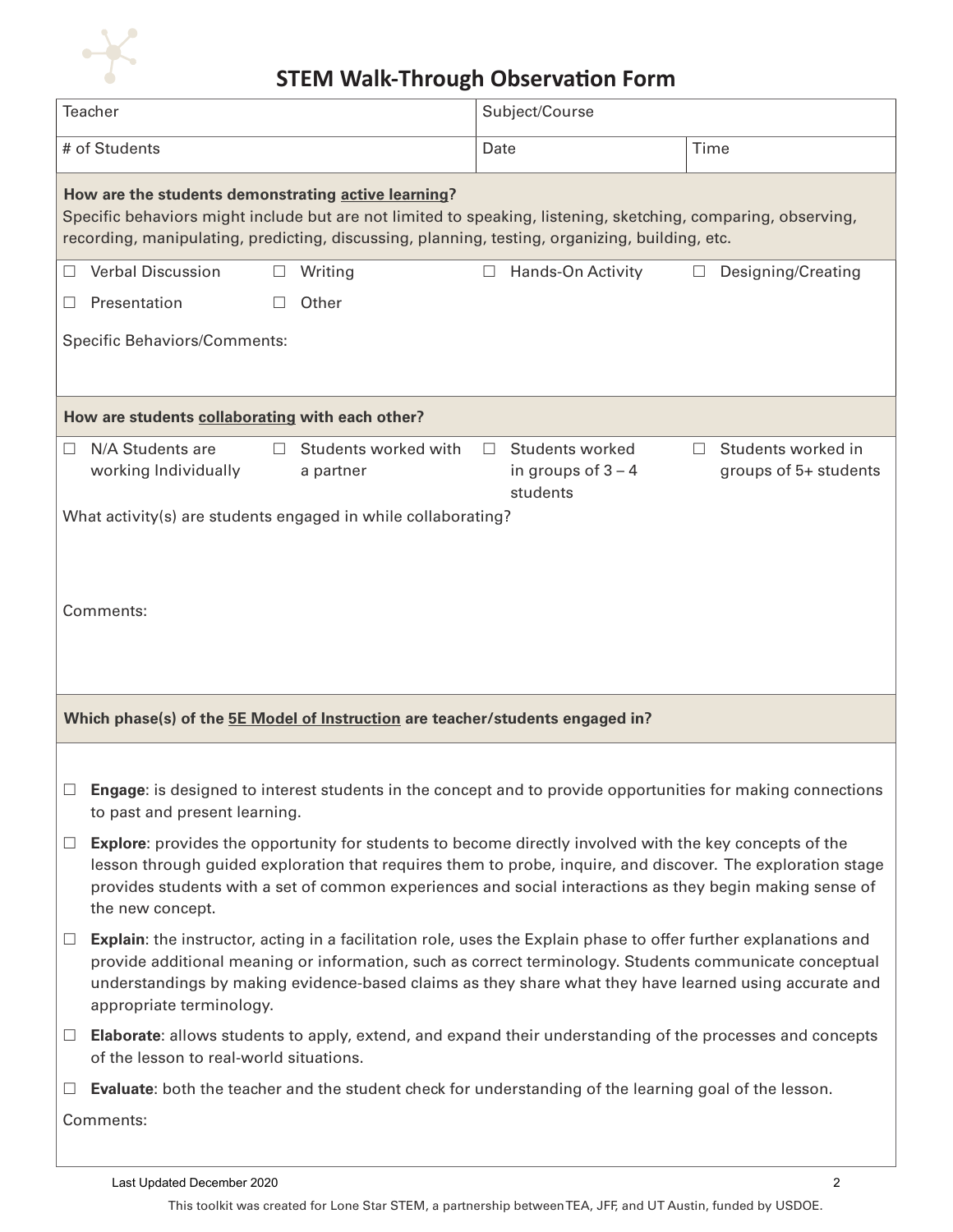| If applicable, what phase(s) of the Engineering Design Process are teacher/students engaged in?                                            |                                                                                                              |                                                                                                                                                                                                                             |  |  |  |  |  |  |  |  |
|--------------------------------------------------------------------------------------------------------------------------------------------|--------------------------------------------------------------------------------------------------------------|-----------------------------------------------------------------------------------------------------------------------------------------------------------------------------------------------------------------------------|--|--|--|--|--|--|--|--|
| Identify<br>$\Box$<br>$\Box$<br>• Identifying the<br>problem and<br>constraints<br>$\bullet$<br>Comments:                                  | Plan<br>Imagine<br>$\Box$<br>• Materials<br>exploration<br>plan<br>Brainstorming                             | Create<br>Improve<br>$\Box$<br>$\Box$<br>• Create/select a<br>• Build the<br>• Anaylze test<br>results<br>product<br>• Gather materials<br>• Test the product<br>• Modify process<br>or execute the<br>or design<br>process |  |  |  |  |  |  |  |  |
|                                                                                                                                            |                                                                                                              |                                                                                                                                                                                                                             |  |  |  |  |  |  |  |  |
| Is the learning activity(s) aligned with TEKS?                                                                                             |                                                                                                              |                                                                                                                                                                                                                             |  |  |  |  |  |  |  |  |
| $\Box$ Yes<br>Comments:                                                                                                                    | Somewhat/Unclear<br>П.                                                                                       | No<br>$\Box$                                                                                                                                                                                                                |  |  |  |  |  |  |  |  |
| In what ways is the activity(s) integrating content/skills within or between disciplines?                                                  |                                                                                                              |                                                                                                                                                                                                                             |  |  |  |  |  |  |  |  |
| Science<br>$\mathcal{L}$                                                                                                                   |                                                                                                              | English/Language Arts<br>$\Box$                                                                                                                                                                                             |  |  |  |  |  |  |  |  |
| Technology<br>$\Box$                                                                                                                       |                                                                                                              | Social Studies/History<br>$\Box$                                                                                                                                                                                            |  |  |  |  |  |  |  |  |
| Engineering<br>Ш                                                                                                                           |                                                                                                              | Arts<br>$\perp$                                                                                                                                                                                                             |  |  |  |  |  |  |  |  |
| Mathematics<br>$\mathcal{L}$                                                                                                               |                                                                                                              | Other<br>$\Box$                                                                                                                                                                                                             |  |  |  |  |  |  |  |  |
| Comments:                                                                                                                                  |                                                                                                              |                                                                                                                                                                                                                             |  |  |  |  |  |  |  |  |
| How are students engaging in STEM fluency skill-building?                                                                                  |                                                                                                              |                                                                                                                                                                                                                             |  |  |  |  |  |  |  |  |
| Check all that apply:<br>Verbal communication<br>Active listening<br>$\Box$<br>Comprehension of<br>$\Box$<br>written material<br>Comments: | Conveying information $\square$<br>П<br>in writing<br>Collaboration<br>$\Box$<br>Critical thinking<br>$\Box$ | Creative /innovative<br>Promptness<br>thinking<br>Time/resource<br>Adaptability<br>management<br>$\Box$<br>Resilience<br>$\Box$                                                                                             |  |  |  |  |  |  |  |  |
|                                                                                                                                            |                                                                                                              |                                                                                                                                                                                                                             |  |  |  |  |  |  |  |  |